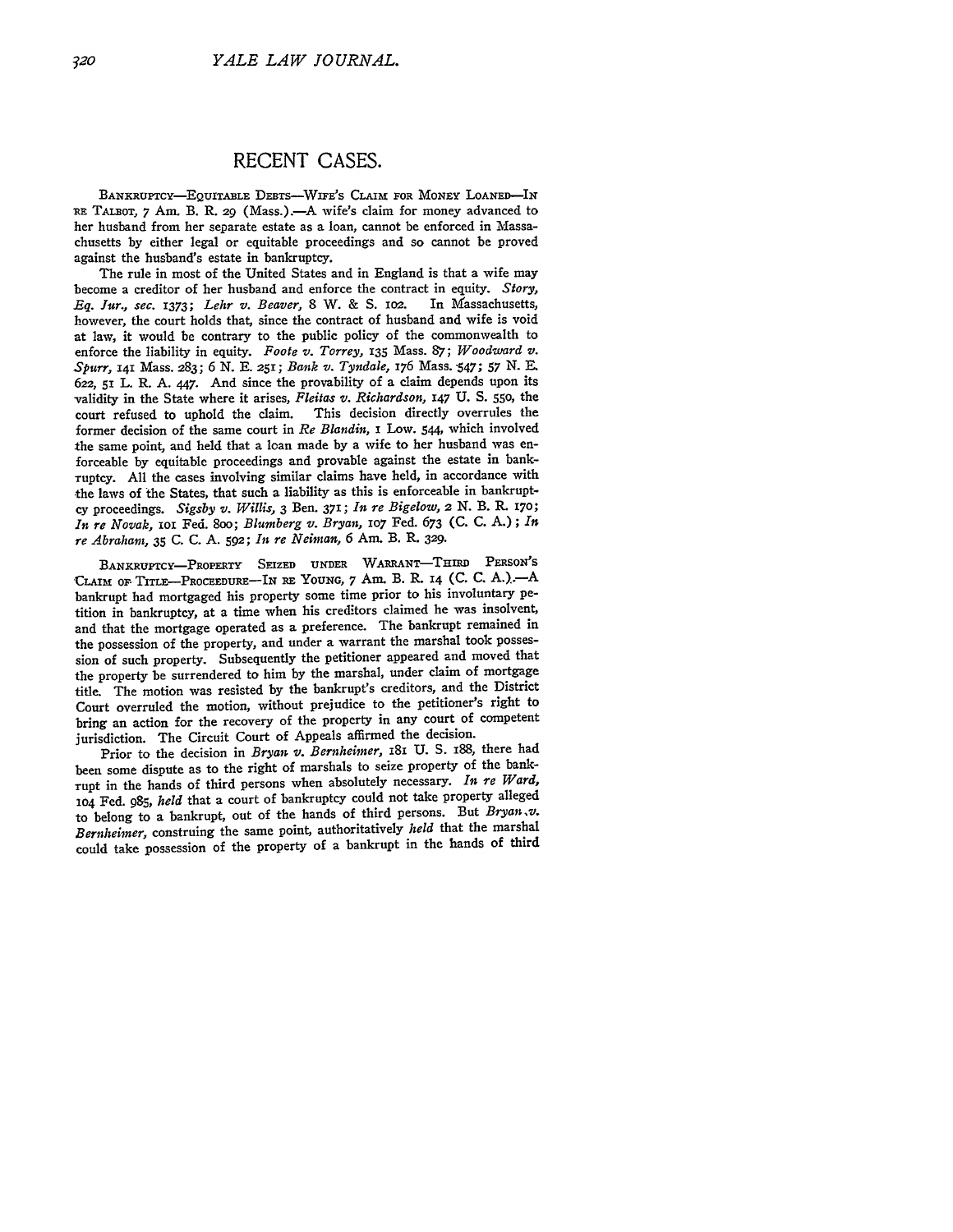persons who claimed title thereto, the Supreme Court expressly stating that the contrary view in *Bardes v. Bank,* 178 U. S. **524,** was an inadvertence and purely obiter. Upon *Bryan v. Bernheimer* this case is based. Ordinarily a court must act expeditiously when it is claimed that rights of third parties are invaded under color of process, *Gumbel v. Pitkin,* **124** U. S. **131;** but where the claimant's right depends upon a decision of contested issues of fact or questions of law it will be found most expedient to require the controversy to be determined by a plenary action in the court of bankruptcy or some other court rather than on a mere motion.

COMMON CARRERS-CONNECTING **CARRIER'S** LIABILITY-GooDs **AWAITING** CONVEYANCE-BILLS **OF** LADING-TEXAS **AND** PACIFIC R. R. v. REISS **ET AL.,** *22* Sup. Ct. 253.-Goods, ready to be transferred between connecting carriers, were destroyed. The bill of lading provided that "the common carrier should be liable as warehouseman while the goods awaited further conveyance." *Held,* that, in the absence of notice to the succeeding carrier, the goods were not awaiting further conveyance, and the first carrier was liable as such.

Goods are not awaiting delivery, before notice to the connecting carrier. *McKinney v. Jewett, go N. 'Z.* **267.** The court, in this case. holds that an analogy exists between goods awaiting further conveyance by a succeeding carrier and goods awaiting delivery, at the end of their route, so far as the Tequisite of notice is concerned. But a distinction would seem to have been made between these classes of cases in *R. R. v. Mfg. Co.,* 16 Wall. 318.

**COMMON** CARRIERS-STEAMSHIP **TICKET-STIPULATIONS** AGAINST **PUBLIC** PoLCY-CoNFLIcr **OF** LAws-THE **KENSINGTON, 22** Sup. Ct. i02.-Stipulations printed on ticket and valid in country where issued, avoiding carrier's liability for negligence, requiring the settlement of all questions thereunder according to the Belgian law, and limiting responsibility for baggage to **250** francs unless excess is shipped and paid for as cargo under Sect. 3, Harter Act: *held* void as against public policy.

In *The New England,* **11O** Fed. 415, *Yale L. I.,* xi, 118, it was *held* that stipulations, against liability for negligence, requiring the application of English law, and limiting responsibility for baggage to fifty dollars are invalid. The Supreme Court does not here pass on the reasonableness of the limitation of **250** francs, holding the stipulation to be void on the. ground that baggage shipped as cargo under Sect. **3,** Harter Act, is exempt from carrier's responsibility for negligence.

**COMMON CARRIERS-WRONGFUL** EJECTION-DAMAGES-MALICE- **KIBLER** v. **SOUTHERN** RY., **40 S. E. 556 (S.** Car.).-In an action for wrongfully ejecting a passenger for non-payment of fare, *held,* that it was error to. charge the jury that "the intentional doing of any unlawful act would be construed malicious" and ground for exemplary damages.

Such an act would not justify punitive damages where the actor had a reasonable belief in his right to do the act. **12** Am. & Eng. Enc. Law **(2d** ed.), **24, 25.** Not even the fact that defendant "had good reason to believe the acts were wrongful" would show malice so as to warrant punitive damages. *Innan v. Ball,* **65** Iowa 543. But there must be a reasonable belief in the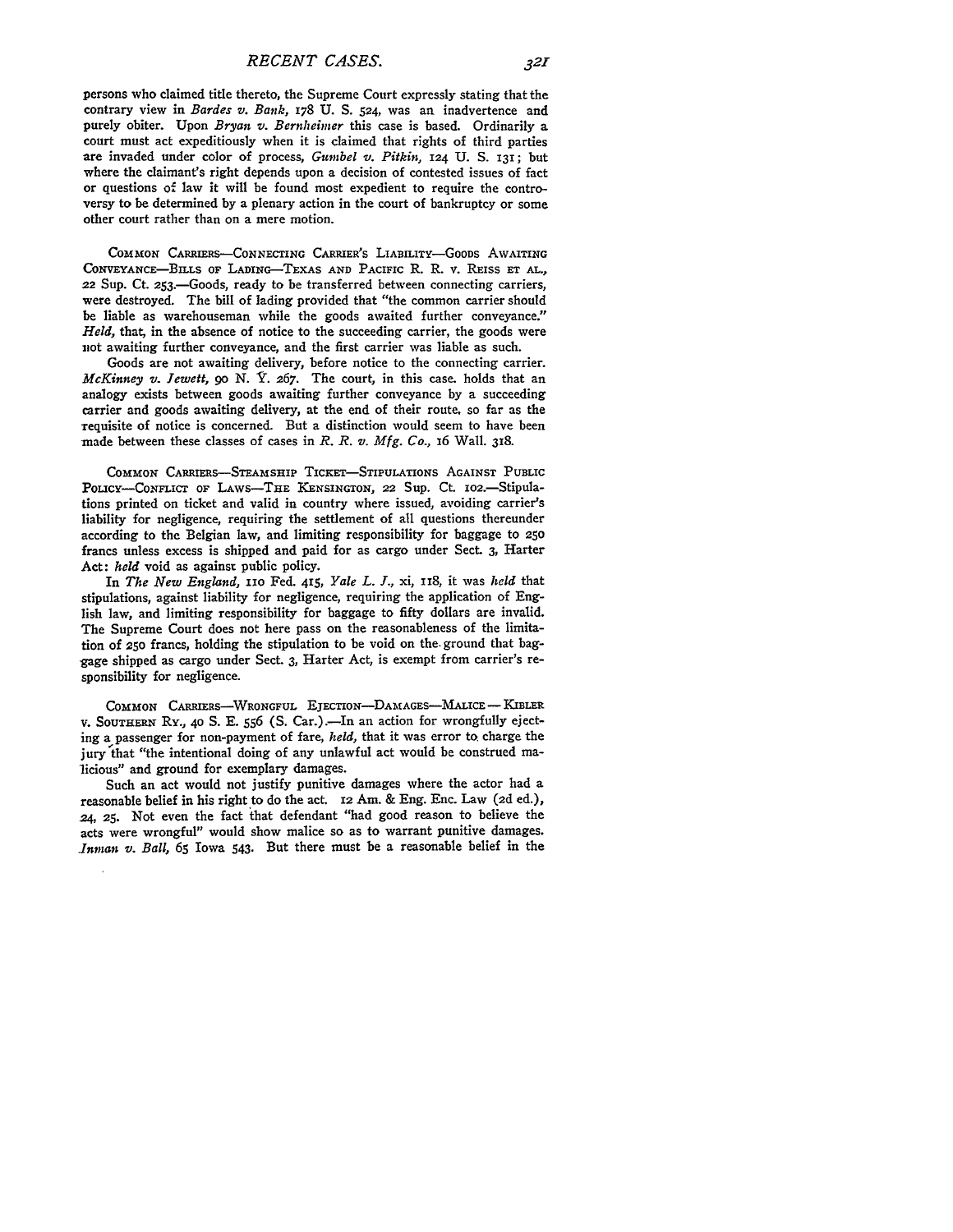right to do the act. *Singer Mfg. Co. v. Holdfodt,* 86 Ill, 455. And even such a reasonable belief, based on advice of counsel, will be no shield against **pu**nitive damages if the act is in fact unlawful and is committed in a wanton and outrageous manner. *Jasper v. Purnell,* 67 Ill. 358.

CONSTITUTIONAL LAw-EIGHT **HOUR WORKING DAY-STATE V.** ATKIN, 67 Pac. Rep. **519** (Kan. i.).-Defendant was convicted of having violated a statute making it a misdemeanor for any contractor engaged on work for a municipal corporation to allow his employees to work more than eight hours per day. *Held,* that the statute is constitutional.

This is contrary to the decisions in other States on similar statutes. A law in New York compelling contractors working for municipal corporations to pay the prevailing rate of wages was held unconstitutional. *State ex rel. Rogers v. Coler, 166* **N.** Y. **I.** Laws almost identical with the one under discussion were held unconstitutional as follows: *In re Kubach,* 85 Cal. **274;** *Low v. Rees Printing Co.,* **41** Neb. 127; *State ex rel. Bramley v..Norton, 5* Ohio N. P. R. 183; *Seattle v. Sidney Smyth,* **22** Wash. **327.** Kansas seems to be the only State which has so far declared such a statute constitutional. The matter has never been decided **by** the United States Supreme Court.

CONSTITUTIONAL LAW-INCRIMINATING QUESTIONS-MATTER OF EMIL HEUSCHEL, 7 Am. B. R. 207 (N. Y.).--A statute providing that no testimony offered by the bankrupt shall be used against him in any criminal proceeding, does not give him his constitutional right of immunity against prosecution, and he cannot be compelled under it to give any testimony which might incriminate himself.

In this opinion the referee followed a decision of the **U.** S. Supreme Court in *Councilman v. Hitchcock,* **142** U. **S.** 547, which declared that any such statute which did not afford complete immunity against criminal prosecution was unconstitutional.

CONSTITUTIONAL LAW-TRANSFER TAX LAWS-ORR ET AL. V. GILMAN, 22 **Sup.** Ct. 213.-Comptroller of New York, under a state transfer tax law, imposed a tax on the exercise of a power of appointment, derived from a disposition of property made prior to the act's passage. *Held,* that such an act was constitutional.

Justice Shiras' opinion holds that the right of taking property **by** devise is a privilege accorded by the State, for which it may charge as it sees fit. Consequently, a transfer tax law is not ex post facto, as understood by the U. S. Constitution. Carbenter y. Pennsylvania, 17 How. 456. Being im-**U. S. Constitution.** *Carpenter v. Pennsylvania*, 17 How. 456. posed on all persons in a like situation, it is an equal tax, within the meaning of the Fourteenth Amendment. *Magoun v. Bank, i7o* U. S. 283.

CONTRACTS-CONSIDERATION - VALIDITY - DURESS -- DOMENICO ET AL. V. ALASKA PACKERS' Ass'N, **112** Fed. Rep. 554.-Plaintiffs contracted with defendants to work on fishing grounds in Alaska. On arrival they refused to render services agreed unless paid a greater compensation. Defendant, fearing great pecuniary loss, acceded to the demand and entered into new contract, but subsequently refused to abide by it. *Held,* that defendant is bound by the new contract, and that the conditions under which it was made did not constitute duress.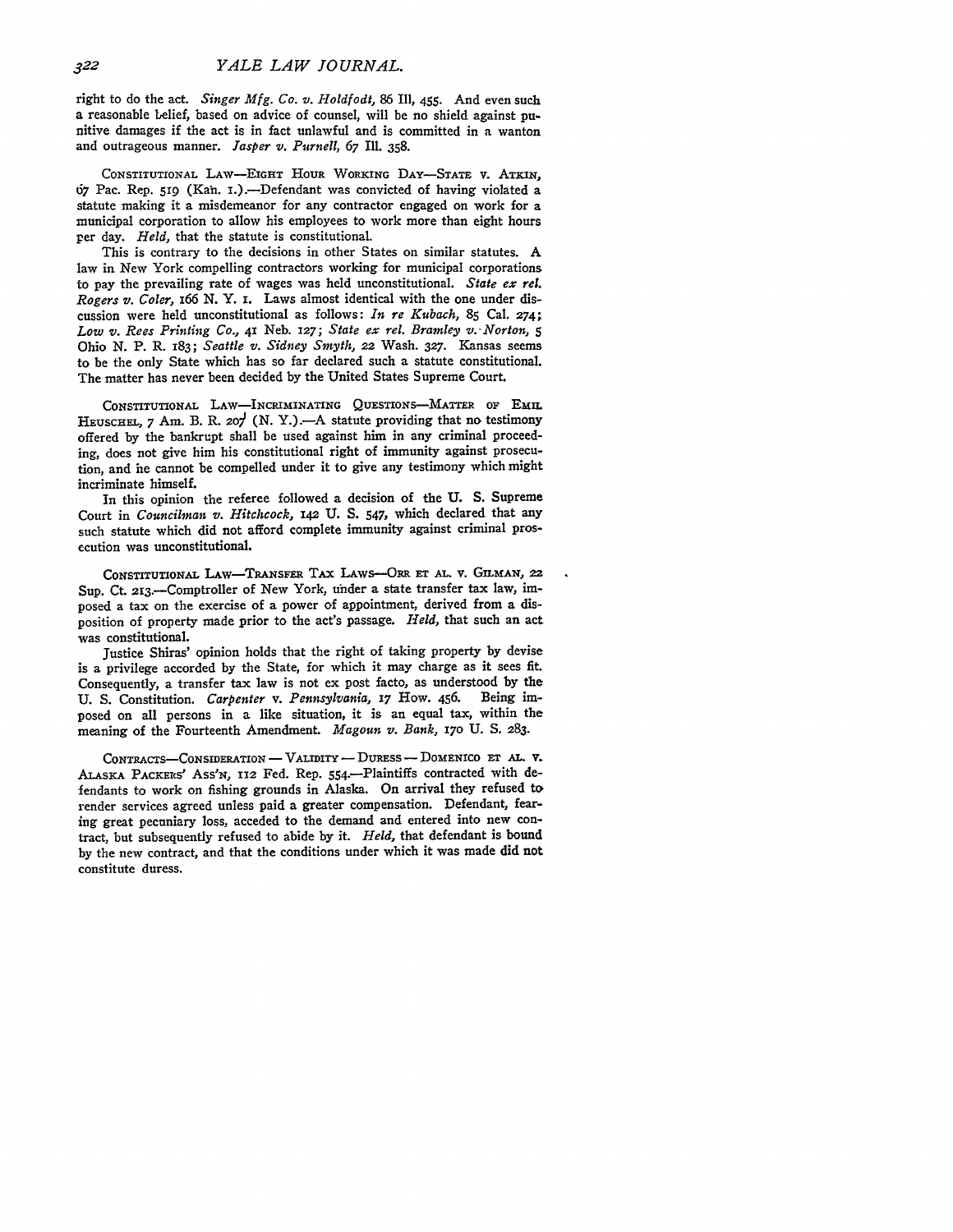No existing contract which unexpected events had rendered of no service could stand in the way of a new arrangement and constitute a bar to any new contract which should provide for a price that would enable both parties to protect their interests. *Goebel v. Linn,* 47 Mich. 489; **ii** N. W. 484. *Hackley v. Headley,* 45 Mich. 569; 8 N. W. **511.** The subsequent performance of the contract by the promisee is a sufficient consideration for the new agreement. *Monroe v. Perkins, 9* Pick. 298; 2o Am. Dec. 475; *Rollins v. Marsh,* **128** Mass. ii6.

CoNTRAcTs-OPTION TO RETURN STOcK-ExPIRATIoN-HoLDAYS-PAGE **V.** SHAINWALD, **62** N. E. **356** (N. Y. *App.).-Held,* where a person, whose option to return stock falls due on a legal holiday (the next day being Sunday), does not return the stock until the next succeeding business day, the option has expired.

That a contract may expire on a legal holiday has not yet been decided; though this is the logical inference from the decisions on the subject. An insurance premium then due should be paid, *National Mut. Ben. Ass'n v. Miller,* **85** Ky. 88, and business may be transacted, *Richardson v. Goddard* 64 **U. S. 23.**

CoRPoRATIoNs-CoNsPIRAcY-BusINESS COMPETITION-W. VA. TRANS-PORTATION CO. V. **STANDARD OIL** Co. **ET AL,** 43 S. E. 591 (W. Va.).-In an action for conspiracy, *held,* that defendants could, without liability, combine to ruin-and actually ruin-plaintiff's business by competition, withdrawing plaintiff's customers **to** themselves by refusal to deal with any who dealt with plaintiff, in the absence of contracts between plaintiff and his customers, and a malicious motive is immaterial; but if such withdrawal of customers was not in furtherance of defendants' own interests by competition, but merely to injure plaintiff, defendant was liable.

That what one may lawfully do, several may combine to do, is well settled. *Huttley v. Simmons,* [1898] **I** Q. B. **D.** i8i. Where the act done is itself lawful and is in furtherance of one's own business interests and in competition, a malicious intent to injure others is immaterial. *Mogul Steamship Co. v. McGregor,* **1892, A. C. 25.** Where, unlike the case reported above, breach of contract results from the act, an action will lie. *Chipley v. Atkinson,* **23** Fla. **2o6.** But in England this is confined to contracts for service. *Bohen v. Hall,* 6 **Q.** B. **D.** 346. For mere malicious interference, in absence of competition, courts in **U. S.** tend to give a remedy, even in absence of contracts. *Walker v. Cronin,* **io7** Mass. **555;** *Rice v. Manley, 66* **N.** Y. **82.** But English- courts deny a remedy in absence of contract. *Allyn v. Flood,* <sup>1892</sup> A. C. **I.**

**"CoRPORATIONS-LIEN OF BONDHOLDER ON SECURITIEs-EQUITIEs** OF **OTHER BONDHOLDERS-CAMBELL v. ANTHONY ET AL. 112** Fed. **213** (Kan.).-Corporation issued ioo bonds on securities deposited with trustee; then formed a new corporation and proposed to exchange for the old, its new debentures on the same and other securities. Plaintiff, holding four bonds, refused but the rest accepted. Through collusive sale by trustee the company obtained and deposited the securities. *Held,* plaintiff was entitled to only one-twenty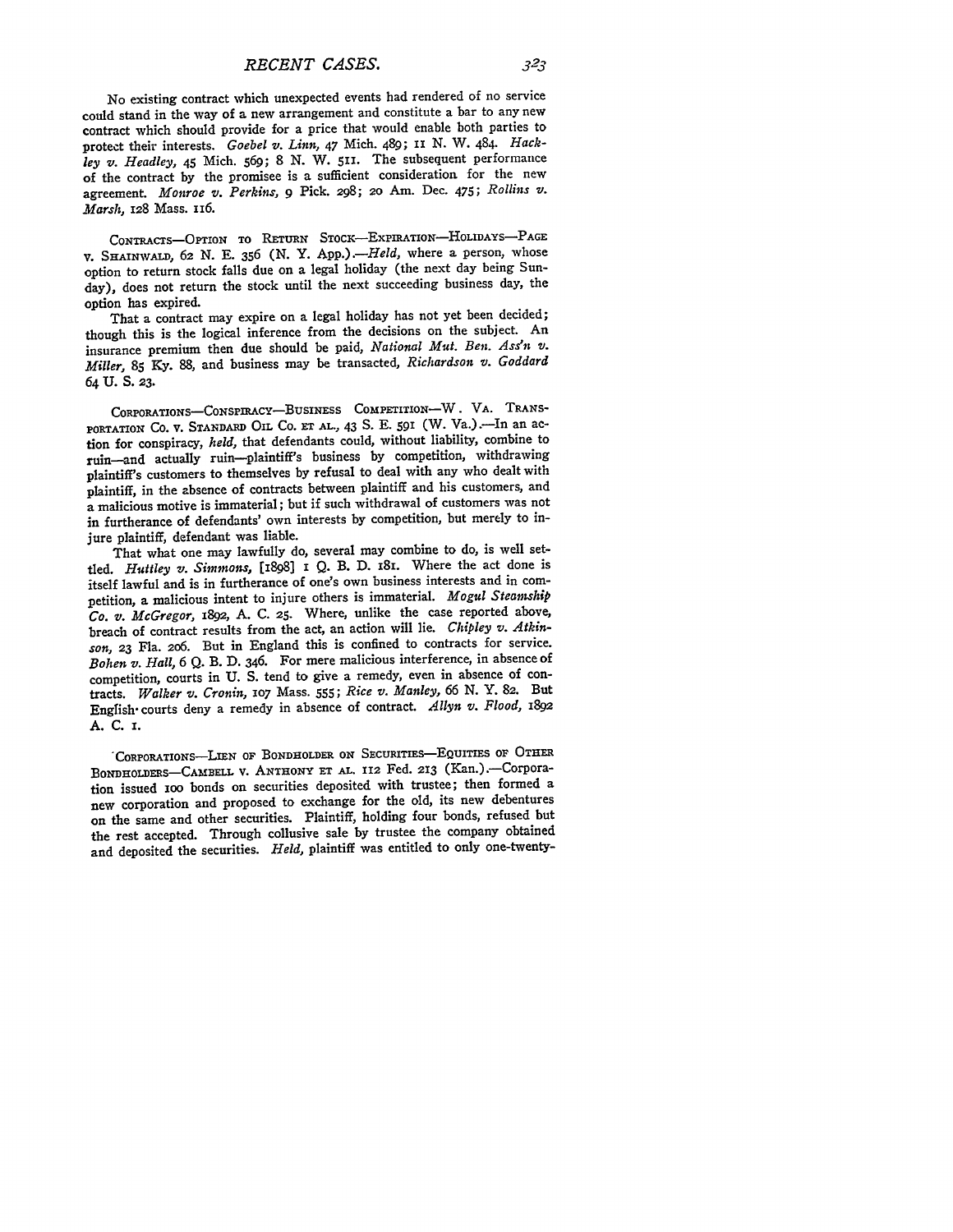fifth of the proceeds of the securities in hands of receiver, Sanborn, *J.,* dissenting.

The exact state of facts seems to be without precedent on which to base decision. The twa judges argue that holders of new bonds not being parties to fraudulent transfer of securities retain as good a claim on same as plaintiff. The dissenting judge contends that surrender of the old for new bonds operated as a payment and extinguished all lien on securities except as to the four bonds; that as the company could not legally obtain the securities without his consent, plaintiff's entire claim should be paid first.

ELEcTIoNs-TowN MEETINGS-MODERATORS-WHEELER **V.** CARTER, 62 N. **E. 471** (Mass.).-Statute provides that no person who is a candidate at a town election, shall act as an election officer at such election. *Held,* that term "election officer" does not apply to moderators.

The point involved has not been before decided. Section I of above statutes declare that the term "election officer" shall apply to moderators when taking part in the conduct of elections. The decision is based upon the ground that a moderator is primarily a presiding officer and his duties as election officer are simply incidental; and that section above quoted applies only to "voting precincts" and to "persons appointed election officers," not to moderators elected **by** the people. The justness of the decision is apparent.

GARNISHMENT-BANKRUPTCY **OF** PRINCIPAL DEBToR-MARx **ET AL. V.** HART, 66 S. W. 260 (Mo.).—A judgment was rendered against a garnishee, the principal debtor being subsequently discharged in bankruptcy. *Held,* that a garnishee is not a co-debtor, guarantor, or in any manner a surety, so as to come under section I6 of the United States bankruptcy law of **1898,** which provides that the iiability of such persons shall not be altered on account of principal's discharge in bankruptcy.

This is the first decision on this point under the new law. But under a similar provision in the bankruptcy act of 1867, sec. **33** (Rev. St. **U. S.** sec. **5118),** the court in *Hill v. Harding,* **130 U. S. 699,** held that in general an obligor is not released **by** the bankruptcy of the principal debtor.

INSURANCE-WAIVER **OF CONDITION-AUTHORITY** OF **AGENT-NORTHERN** ASSURANCE COMPANY OF LONDON V. GRAND VIEW BUILDING ASSOCIATION, 22 Sup. Ct. *133.-Held,* that insurance companies are not bound **by** the waiver of a condition in policies made, **by** agent, in manner different from that required in policy. Harlan **C. J.** and Peckham **J.** dissenting.

This decision is opposed to the tendency of several recent cases, as in *McCabe v. Aetna Ins. Co., 81* N. W. 426; *Palatine Ins. Co. v. McElroy, Ioo* Fed. **391;** *Germania Ins. Co. v. Wingfield, 57* S. W. 456; Hackett v. Philadelphia *Underwriters, 79* Mo. App. 16; *Rickey v. German Guarantee Town Mut. Fire Ins. Co., 79* Mo. App. 485. This case, however, seems to be the sounder law, following the rule laid down in England.

JUDGMENTs-RAILROAD **COmmiSSION-APPEAL RAILROAD** *COMMISSION* **OF TEXAS** V. **WELD,** 66 **S.** W. 122 (Tex.).-A judgment obtained under the Texas statute by a person dissatisfied with the decision of the R. R. Commissioners

324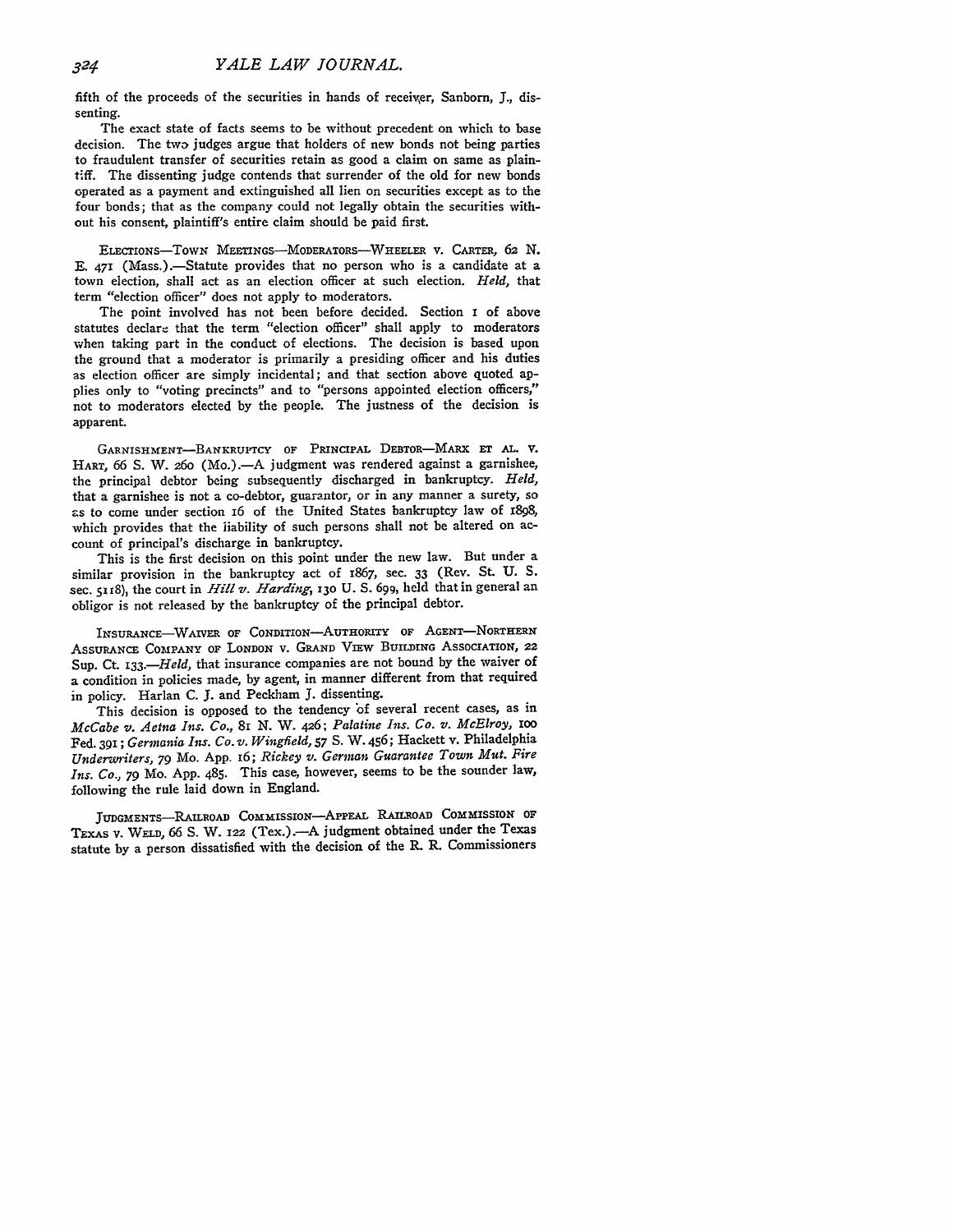as to any rate or regulation, which only finds that such rate or regulation is unjust, but does not accord any relief to the plaintiff; *held,* not a final judgment from which an appeal may be taken.

No sentence of law is provided in such a judgment; the subject matter of the case is not disposed of, and no final determination of the rights of the parties resulted from such a ruling. A final judgment from which an appeal may be taken is one that determines the subject matter of the contro-<br>versy between the parties. West v. Bagby, 62 Am. Decisions, 512; Tweedy West v. Bagby, 62 Am. Decisions, 512; Tweedy *v. Nichols, 27* Conn. **517.**

LEASE-SUBLETTING-PRSBY V. BENJAMIN, **62 N. B. 430 (N.** Y.).-A covenant, in the lease of an apartment, providing that the lessee shall not sublet the apartment without the consent of the landlord, is not violated if the lessee places servants in charge as caretakers during his absence.

Covenants in leases restraining the lessee from subletting or assigning are construed with the utmost jealousy, and very easy modes have been countenanced for defeating them. *Riggs v. Pursell,* **66 N.** Y. **193.**

MASTER **AND** SERVANT-NEGLIGENCE-ScOPE OF EmPLOYMENT-ALsEVER v. *MINN.* **AND ST.** L. R. Co., **88** N. W. 841 (Ia.).-When railroad engineer blows off steam to frighten child who falls and breaks a leg, *held*, the company is liable.

The conflict of decisions shows this point to be much mooted. This case well illustrates the distinction between departure from employment of master and departure from duty connected therewith. *R. Co. v. Shields, 24* **N. E.** *658; Andrews v. R. CO., 77* Ia. **669.** The fact that a servant does an act with a private purpose does not free master from liability. *R. Co. v. Harmon, 47* Ill. **299;** *contra, Stephenson v. S. P. Co.,* 29 Pac. 234; *Mott v. Ice Co., 73 N.* Y. 543. The limits of scope of employment are well defined in *Cobb v. R. Co., i5* **S. E.** 878.

MASTER AND SERVANT-PERSONAL INJURIES-CONTRIBUTORY NEGLIGENCE **-GALVESTON** H. **&** S. A. Ry. Co. V. SANCHEZ, **65** S. W. 893 (Texas).-Plaintiff, who was ordered to jump from a moving flat car, waited to see fellow servants do so, then followed, thereby receiving injury. *Held,* not to constitute contributory negligence.

This is apparently contrary to the general rule of law which regards as an assumed risk the act of a servant done in pursuance of a command, when he might plainly foresee the danger to life or limb. *Jones v. Railway Co., <sup>31</sup>*S. W. 7o6 (Texas); *Stephens v. Railroad Co., 86* Mo. **221.** But it would seem under circumstances almost similar to the above that the danger might be a question of a fact as to whether a reasonable person might have foreseen it. *Railway Co. v. Egeland,* 163 U. **S.** 93.

MUNICIPAL CORPORATIONS-NEGLIGENCE OF OFFICERS-LIABILITY-NICHOL-SON w DETROIT, 88 N. W. *695* (Mich.).-State statute and city charter impose on Detroit the duty of providing a hospital for smallpox. Plaintiff's intestate was engaged by the city officers to tear down a building infected with smallpox. They did not warn him of the danger and he died of the disease. *Held,* city not liable for the officer's negligence.

This decision is based on the principle that local health officers acting under State statute do not perform corporate functions but are State agents.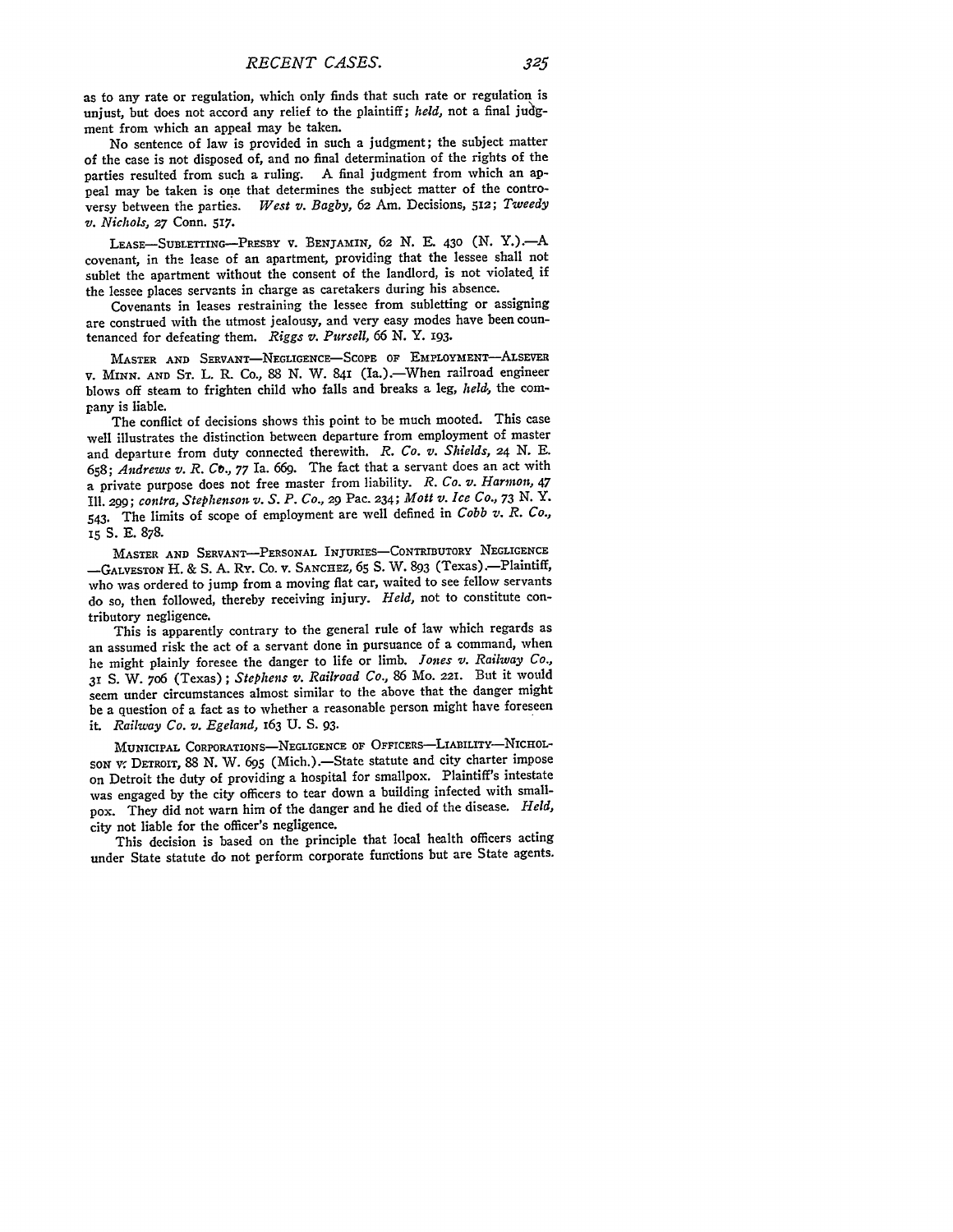*Ogg v. Lansing,* 35 Ia. 495; *Murtaugh v. St. Louis,* 44 Mo. 479. The distinction between governmental and ministerial duties is well brought out in *Judd v. Hartford,* **72** Conn. 350, opinion by Baldwin, *3.*

PATENTS-INFRINGEMENT-CHINNOCK **V. PATERSON, P. & S. TEB. CO., 112** Fed. 531 (N. Y.).-This bill charged the defendant with infringement of letters patent of the United States. The defendant demurred upon the ground that the alleged invention was not patentable, was without novelty and disclosed no invention. Demurrer sustained. *Held,* the question of patentabilty here should be determined upon proofs.

A patent carries with it a presumotion of novelty, and in this case the trained experts of the patent office haa decided that what was done **by** the patentee arose to the dignity of an invention. The question whether or not a given improvement involves invention is one upon which judicial minds divide in very simple cases. *Beer v. Walbridge,* ioo Fed. 465.

PROPERTY RIGHTS-CONFISCATION-PERSONAL INJURIES-BALTIMORE AND OHIO S. W. Ry. Co. v. READ, 62 N. E. 488 (Ind.). - A statute of Indiana provides "that no corporation shall plead or prove statutes of State wherein injury occurred," relieving such corporation from liability for negligence of servant to servant, as a defense to an action brought in Indiana. *Held,* that such statute is unconstitutional.

The decision is based upon the ground that it is an unconstitutional infringement of property rights for a legislature to bar a defense valid where injury occurred. Authorities are united that such a defense is a "vested right." *Cooley on Torts,* **552;** *Bill of Rights,* Section **21;** *Pritchard v. Norton, io6* U. **S.** 124. However it is not quite clear how such a right can properly be called a "property" right, unless perhaps inferentially. See also *6 Am. & Eng. Encycl., 947.* In its application the decision is a just one.

**RIPARIAN** RIGHTS-DIvERSION OF WATERS **UNDER** EMINENT DOMAIN-**INJURY TO RIPARIAN OWNERS IN ANOTHER** STATE-INJUNCTION-PINE **ET AL.** v. MAYOR, **ETc.,** oF CiTY **oF** NEW YoRx, **112** Fed. 98-The sources of a nonnavigable interstate stream are in New York. The State, **by** the exercise of eminent domain, authorized the City **of** New York, for municipal purposes, to divert waters of such stream to the injury of.riparian owners in Connecticut. *Held,* this amounted to taking property outside of New York jurisdiction, since the riparian right is not an easement but an inseparable incident, and that the remedy for such injury may be injunction. Wheeler, Dist. **J.,** dissenting.

This case is novel and is decided according to the common law prevailing in the States concerned. A distinction is here taken between an easement which is an artificial creation and a right by nature. *3 Kent Comm.,* pp. 439, 442; 2 *Wash. R. P.,* pp. **315,** *366.* The latter exists *ex jure naturae, Dickinson* v. *Grand Tunct. Canal Co., 7* Ex. **282;** and belongs to the riparian owner as a "natural incident to the right to the soil itself." *Chasemore v. Richards, 7* H. L. 347; nor is the flaw subject to diminution or alteration. *Embry v. Owen,* 6 Ex. 353. The rule adopted follows the English cases and rejects the rule adopted in *Bricket v. Aqueduct Co.,* **142** Mass. 394, that the right is an easement and the remedy compensation.